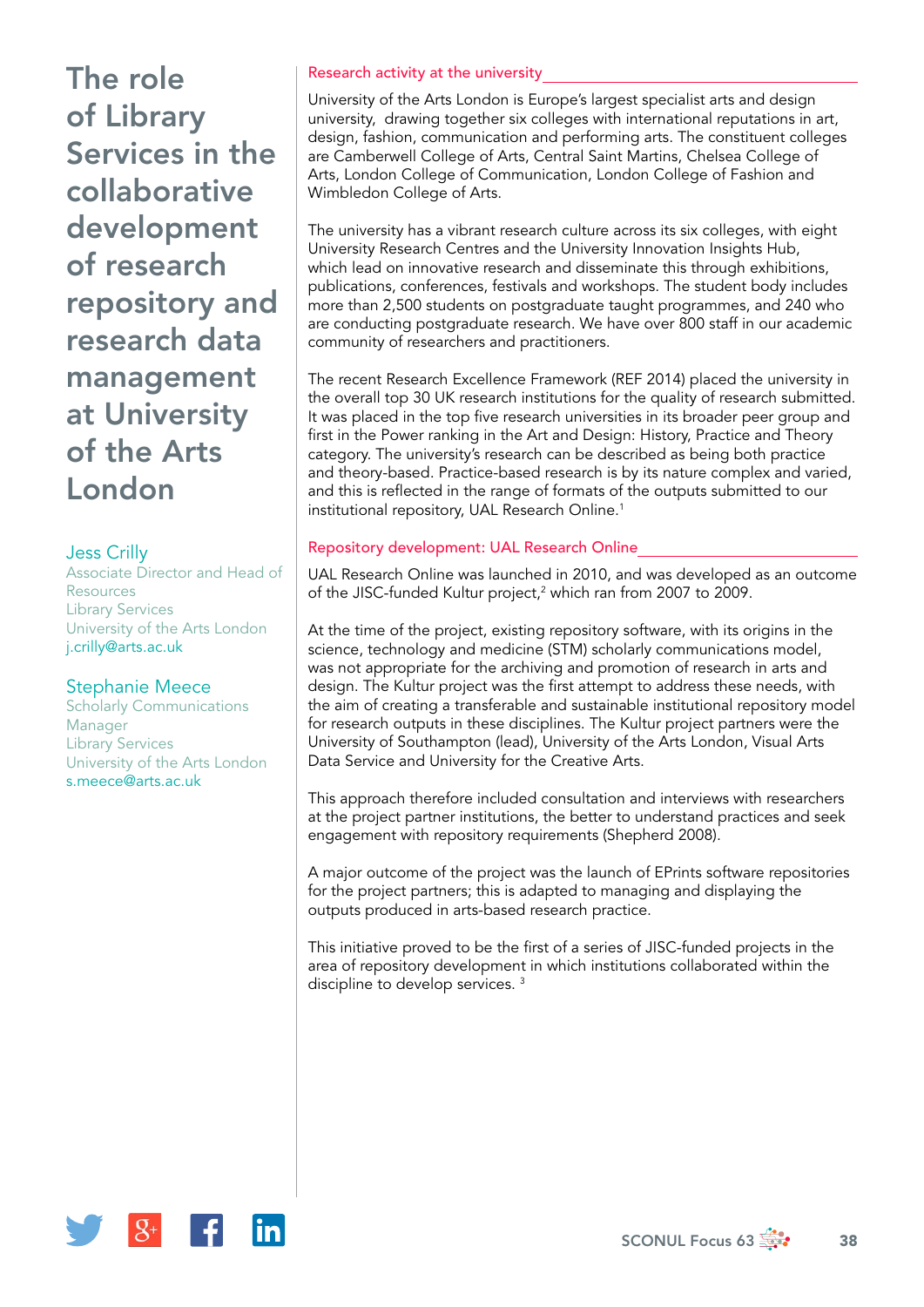## UAL Research Online today

## **Travellers**

Hunter, Tom (1996) Travellers. [Art/Design Item] [Creative Arts and Design > Photography]



*Fig. 1 Detail of an output on UAL Research Online (Travellers by Tom Hunter)*

Since its launch in 2010, UAL Research Online and has grown steadily, establishing a position as an international exemplar of an online repository for research outputs in the arts and design disciplines. The repository now holds around 4,800 items, of which 47% have downloadable content: over 35,000 files. The collection reflects the diverse types of research outputs we produce, including:

- art/design Item (924)
- article (728)
- book (381)
- book section (655)
- conference, symposium or workshop Item (827)
- patent (7)
- performance (90)
- report (45)
- show/exhibition (1009)
- thesis (131)

Just under half of the items in the repository are text-based research outputs, with the remainder being practice-based work or a mixture of the two. There has been much discussion of the relative benefits and challenges of managing Green or Gold open access policies: for text publications, the university maintains a Green only open access policy, as this is the most appropriate for our subject area: we do not pay article processing charges as a matter of policy.

# Managing practice-based research outputs

The management of non-text outputs presents particularly interesting challenges: non-text research outputs have been described as defiant objects (Nadim and Randall, 2013): they can be more slippery, and harder to define and control.

For non-text-based research, the research output with which the repository is concerned ideally consists of the artifact (an object, performance, or event, etc.), documentation of the process by which that artifact was created, and any relevant contextualisation. It can include images, movies, sound files, and any combination of these. For a performance, for example, there may be a film, still photos and sound recordings of interviews. Links can be provided

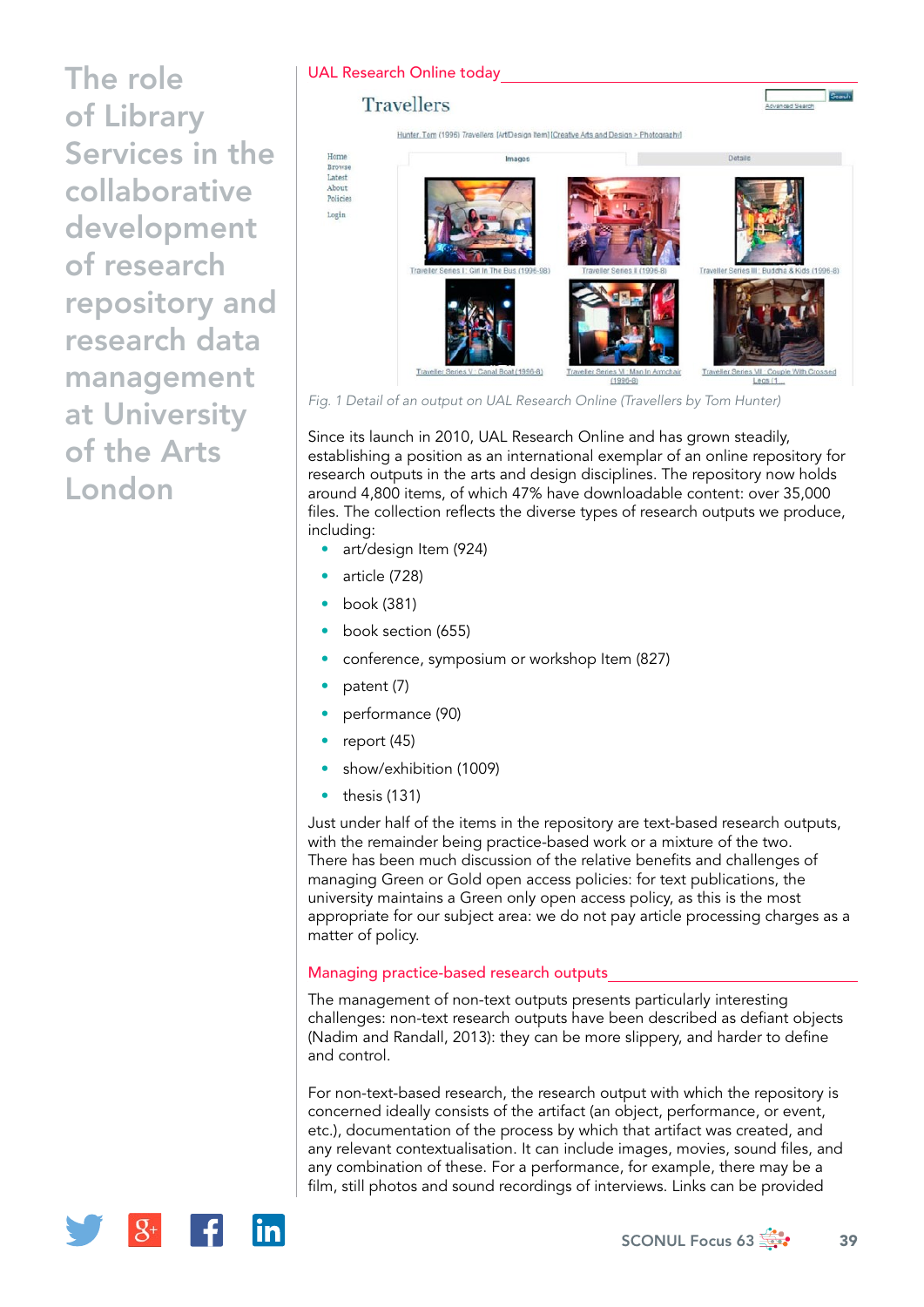to the gallery web page and the artist's web page. Related images are also relevant: scans of flyers and publicity materials, which reiterate and reinforce the artworks and the event.

Thus, one output is likely to be represented by a diverse collection of files. The aim is to curate the best collection of digital materials to provide the fullest representation of that research output.

A metadata schema for non-text outputs must be flexible enough to describe physical items, to describe multiple items within a single record, to include collaborators' contributions, and to record both objects and events in the same record. The prestige of the gallery in which an exhibition is held, for example, is analogous to the ranking of a journal in which an article is published, and therefore must be prominent.

## Supporting research information management

UAL Research Online is not only an outward-facing disseminator of research, however; it also has an important role in research information management. In common with many arts-based institutions, the university has not found a satisfactory Current Research Information System (CRIS); the institutional repository has thus taken on some of the functionality of a CRIS.

Academic staff are required to report their research outputs via UAL Research Online as part of the annual performance review process each year, further embedding the repository in the university's workflows. UAL Research Online also provides content for the staff profiles hosted in the research web pages (see Fig. 2).

Both of these partnerships reinforce UAL Research Online's role as the single, authoritative location for details of the institution's research outputs. Our aim is that researchers should have to update details about research outputs in only one location – UAL Research Online – rather than repeatedly reporting to various university departments throughout the year.

# Open access to theses

UAL Research Online makes available all the university's newly submitted PhD theses, by agreement with students, and plans to increase access to older theses through a digitisation project. Theses are one of our most important and highly viewed collections, as these unique, original research outputs are not available in print form without visiting the college library in which they are held. UAL Research Online thus opens them to a global audience. The planned retrospective digitisation, which will involve personal communication to every pre-2012 PhD graduate, renews the university's connections with its alumni, strengthening our community, and resurfaces research for a new audience.

#### Research data management developments: UAL Data Repository

The university's Research Management and Administration department (RMA) has developed policies and tools for research data management to support principal investigators with the application process and in meeting funder requirements.

A policy for research data management<sup>4</sup> was approved by our Research Standards and Development Committee in 2012, and a University of the Arts London Data Repository is now in place, again an EPrints repository.<sup>5</sup>

These developments were given momentum by Library Services participation in the JISC-funded Kaptur project.<sup>6</sup> The other project partners were The Glasgow School of Art, Goldsmiths, University of London and University for the Creative Arts, led by the Visual Arts Data Service (see Garrett *et al*., 2013).

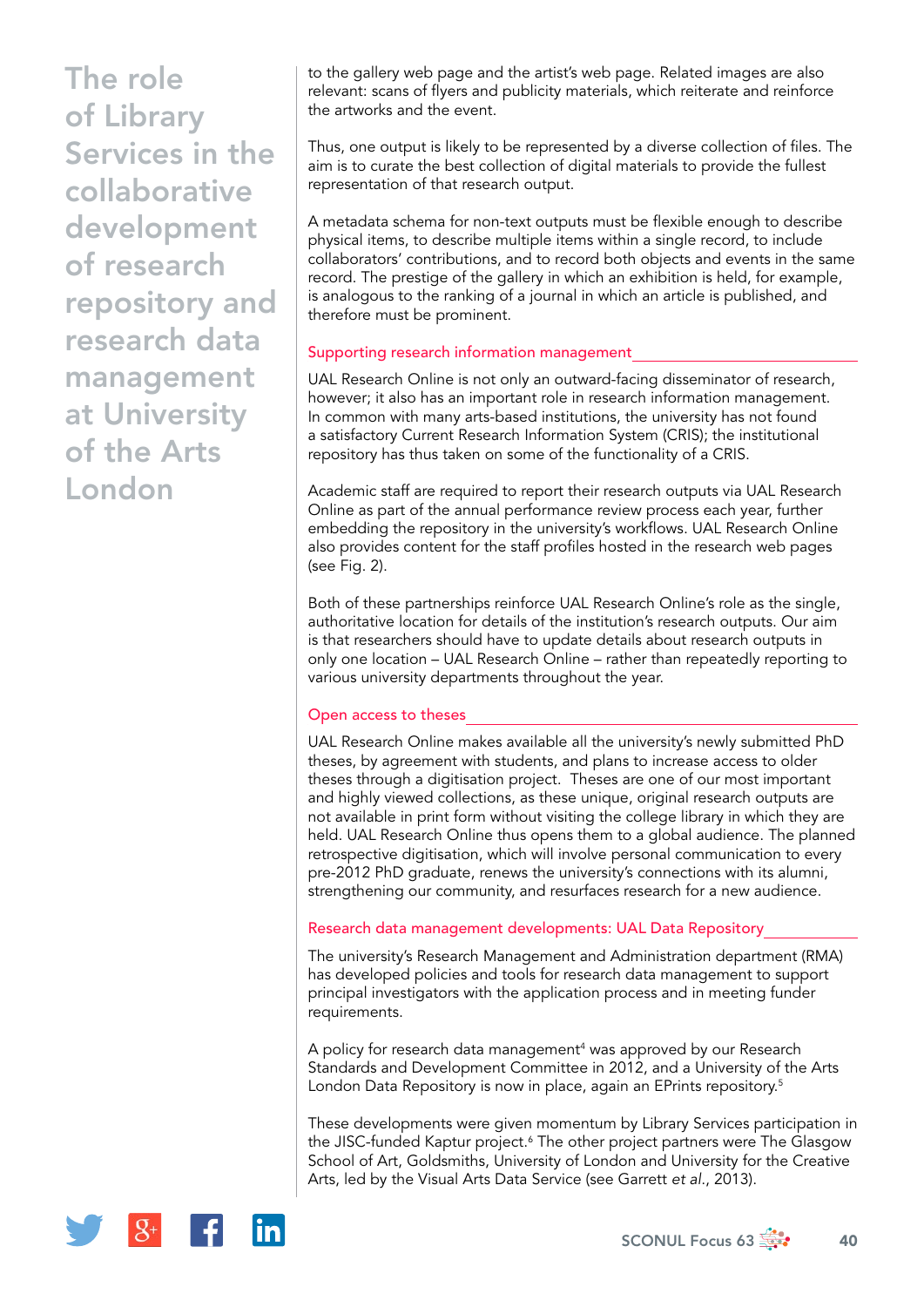

The university also benefited significantly in this area by working with the Digital Curation Centre through their institutional engagement programme.<sup>7</sup>

The research data repository is managed by RMA, in collaboration with the Library Services scholarly communications team. This is new territory, and the work is supported by a very active Community of Practice,<sup>8</sup> which brings together researchers, RMA staff, librarians and other staff within the university, other higher education institutions and related organisations. The community is currently exploring multiple technical and theoretical issues around research data in the arts, thoroughly grounded in the use of practical case studies (Meece, 2014).

#### A collaborative approach

In summary, the initial development of these repositories, particularly UAL Research Online, was given stimulus through collaborative development in the higher education arts community.

However, a collaborative approach to the development of resources and services within the university is essential, notably between Library Services and

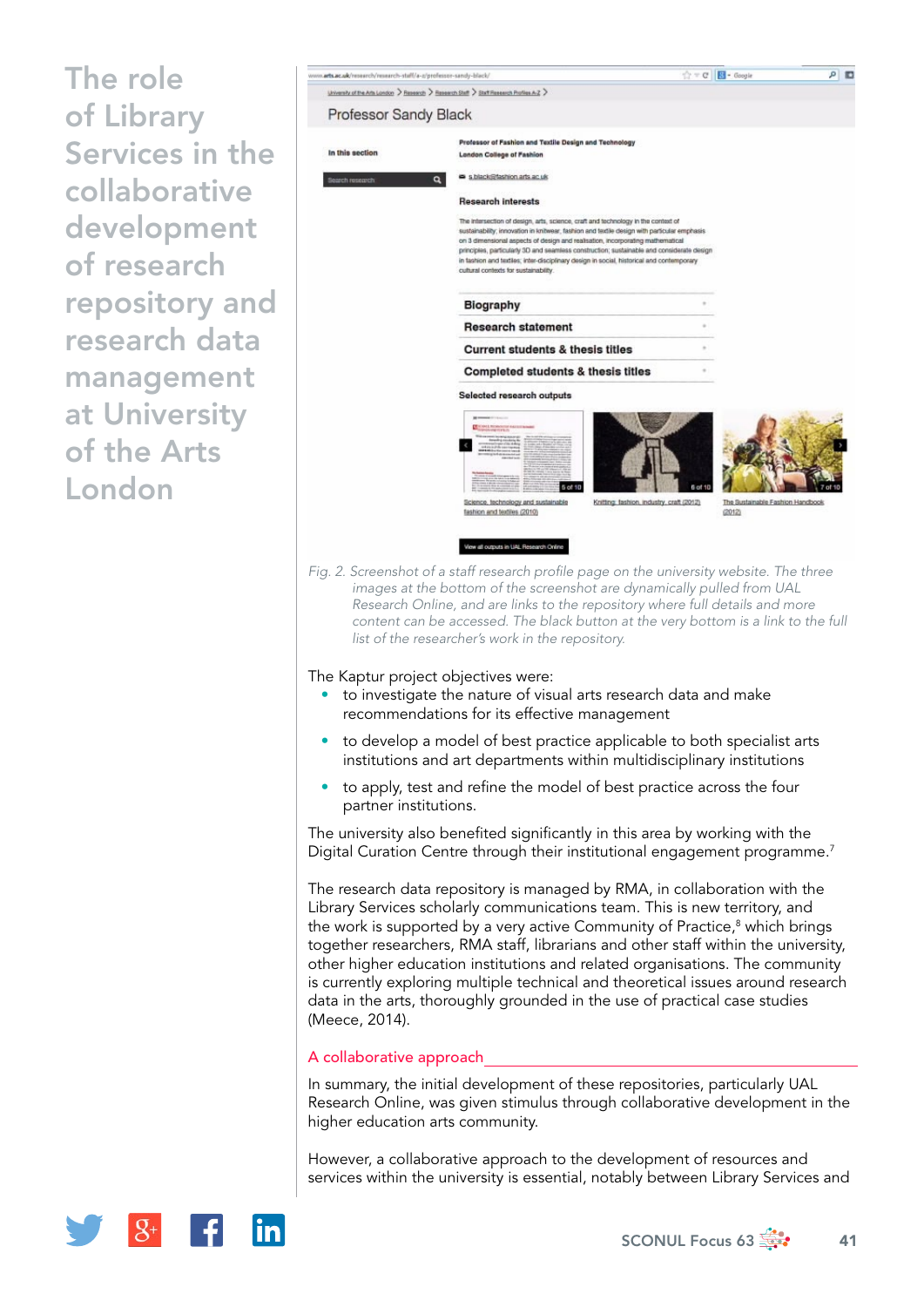RMA, to ensure a shared understanding of priorities, a joined-up approach to developments and co-ordinated communication with the research community. Similarly, continued close working and real empathy with the research community is required to understand practices and approaches.

This institutional collaboration was naturally intensified during the run-up to the REF 2014, with scholarly communications staff providing support to ensure the accurate description of research outputs for submission, and making sure that all the outputs were well represented on UAL Research Online. The institutional repository also informed and was cited in the Environment and Impact segments of the REF (REF 3a/b and 5). Work is now under way to plan processes around the next REF.

# Changing roles: from institutional repository to scholarly communications managers

There has been much discussion within the profession of the role of librarians in supporting developments in repositories, open access and more recently research data management, and our plans and challenges here are in many ways typical of the sector (Cox and Verbaan 2014).

However, in developing and supporting services in the university there is an additional, discipline-specific context to be considered, and this context has been explored through collaborative projects in the sector, and continues to be explored in the university. One aspect of this is the heightened significance of the design of UAL Research Online: all repositories need to be as attractive and intuitive to use as possible, but in the case of the visual arts this is particularly important, as the repository becomes quite literally the online exhibition space for the researcher's work.

The period following the launch of UAL Research Online in 2010 has been one of rapid change in the scholarly communications environment, and the changing role of staff has been reflected here by a change of job title from Institutional Repository Manager to Scholarly Communications Manager. In addition to the work of managing the repository and ongoing advocacy can be added the interpretation and explanation of funder and HEFCE requirements, participation in institutional debates on open access, and ongoing investigation into the impact of these in our subject disciplines.

These activities are all indicative of the increasing role for libraries in the conservation, management and promotion of institutional intellectual assets, in addition to the more traditional activities of acquiring or arranging access to resources.

# References

Cox, A. and Verbaan, E. 2014. Rising to the research data management challenge. SCONUL *Focus*, 60, pp. 42–4 [http://www.sconul.ac.uk/sites/default/](http://www.sconul.ac.uk/sites/default/files/documents/13_13.pdf) [files/documents/13\\_13.pdf](http://www.sconul.ac.uk/sites/default/files/documents/13_13.pdf)

Garrett, L., Gramstadt, M-T, Silva C., and Spalding A. 2013. KAPTUR the highlights: exploring research data management in the visual arts. *Ariadne*, 71 <http://www.ariadne.ac.uk/issue71/garrett-et-al>

Meece, S. 2014. Data Management [in EPrints] for arts research: the experience at University of the Arts London. Paper presented at Open Repositories 2014, Helsinki

Nadim, T. and Randall, R. 2013. Defiant Objects: non-standard research outputs in Institutional Repositories. See <http://eprints.gold.ac.uk/8015/>

Sheppard, V. 2008. Kultur Project User Survey Report. See [http://kultur.eprints.](http://kultur.eprints.org/docs/Survey%20report%20final%20Aug%2008.pdf) [org/docs/Survey%20report%20final%20Aug%2008.pdf](http://kultur.eprints.org/docs/Survey%20report%20final%20Aug%2008.pdf)